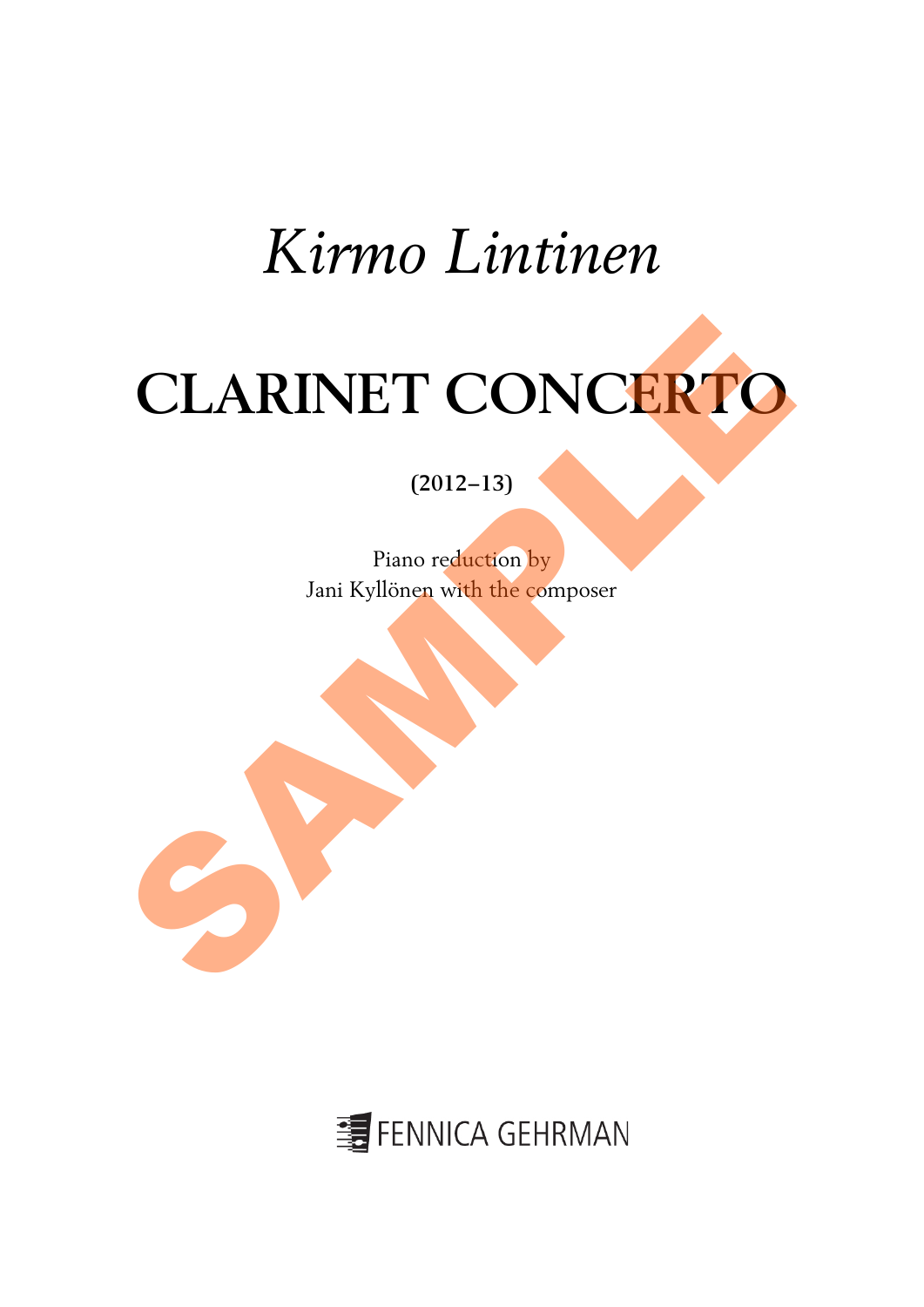## **Kirmo Lintinen: Klarinettikonsertto (2012–2013)**

Säveltäessäni Harri Mäen tilaamaa klarinettikonserttoani tiesin, että kantaesityksen johtaisi viulisti Pekka Kuusisto konserttimestarin paikalta. Tieto vaikutti sävellyksen rytmiseen driven lisäksi ennen kaikkea siihen, että yritin kirjoittaa orkesterille kuin suurelle kamarimusiikkikokoonpanolle, jossa keskinäinen kuuntelu on mahdollista ja tärkeintä.

Klarinettikonserttoni kaikki neljä osaa ovat kiinni toisissaan. Osien nimet paljastavat jotain: *prefazione* merkitsee esipuhetta, *danze* tansseja, *confessione* tunnustusta ja *finale* loppuosaa. Vaikka osat ovatkin erilaisia tunnelmiltaan ja tekstuureiltaan, ne sisältävät kaikki yhteisiä teemoja ja motiiveja. Kolmannen ja viimeisen osan välissä oleva soolokadenssi viittaa nimensä *quasi quodlibet* mukaisesti moniin, tässä tapauksessa menneisiin ja tuleviin aiheisiin. En kertonut edes kantaesityksen solistille, mikä "tarina" tai "juoni" osien nimillä ja tapahtumilla on. Konserttoni ei ole ohjelmallinen teos, mutta mielestäni siinä on ihan kelpo musiikillinen kaarros. Siis tarina ja juoni.

Konsertto on omistettu klarinetisti Harri Mäelle. Pari päivää ennen kantaesitystä kantautui suruuutinen Henri Dutilleux'n (1916–2013) kuolemasta ja päätin omistaa kolmannen osan hänen muistolleen.

Kirmo Lintinen

## **Kirmo Lintinen: Clarinet Concerto (2012–2013)**

When I was composing the clarinet concerto as a commission from Harri Mäki, I knew that the premiere would be conducted from the front desk by violinist Pekka Kuusisto. This influenced both the piece's rhythmic drive and above all my attempt to write for the orchestra as if it were a large chamber ensemble in which listening closely to the other players is both possible and of supreme importance.

All four movements of my clarinet concerto are joined together, and their titles say something: *prefazione*, *danze*, *confessione* and *finale*. Though differing in mood and texture, they all share themes and motifs. The solo cadenza between the third and last movement alludes, as *quasi quodlibet* suggests, to many motifs, in this case in the past and in the future. I did not disclose the "story" or "plot" behind the titles of the movements and events even to the premiere soloist. My concerto is not a programmatic work, but it does, to my mind, have a quite decent musical arch. In other words a story and plot. isia tunnelmikaan ja tekstuureiltaan, ne säältävät kaikki yhteisää teemoja ja motiiveja. Kolman<br>imeisen osan välissä oleva soolokadenssi viittaa nimensä *quasi* q*uasi quadlibet* mukaisesti moniin,<br>uksessa menneisiin ja tu

The concerto is dedicated to clarinettist Harri Mäki. A few days before the premiere, the sad news reached me that Henri Dutilleux (1916–2013) had died and I decided to dedicate the third movement to his memory.

Kirmo Lintinen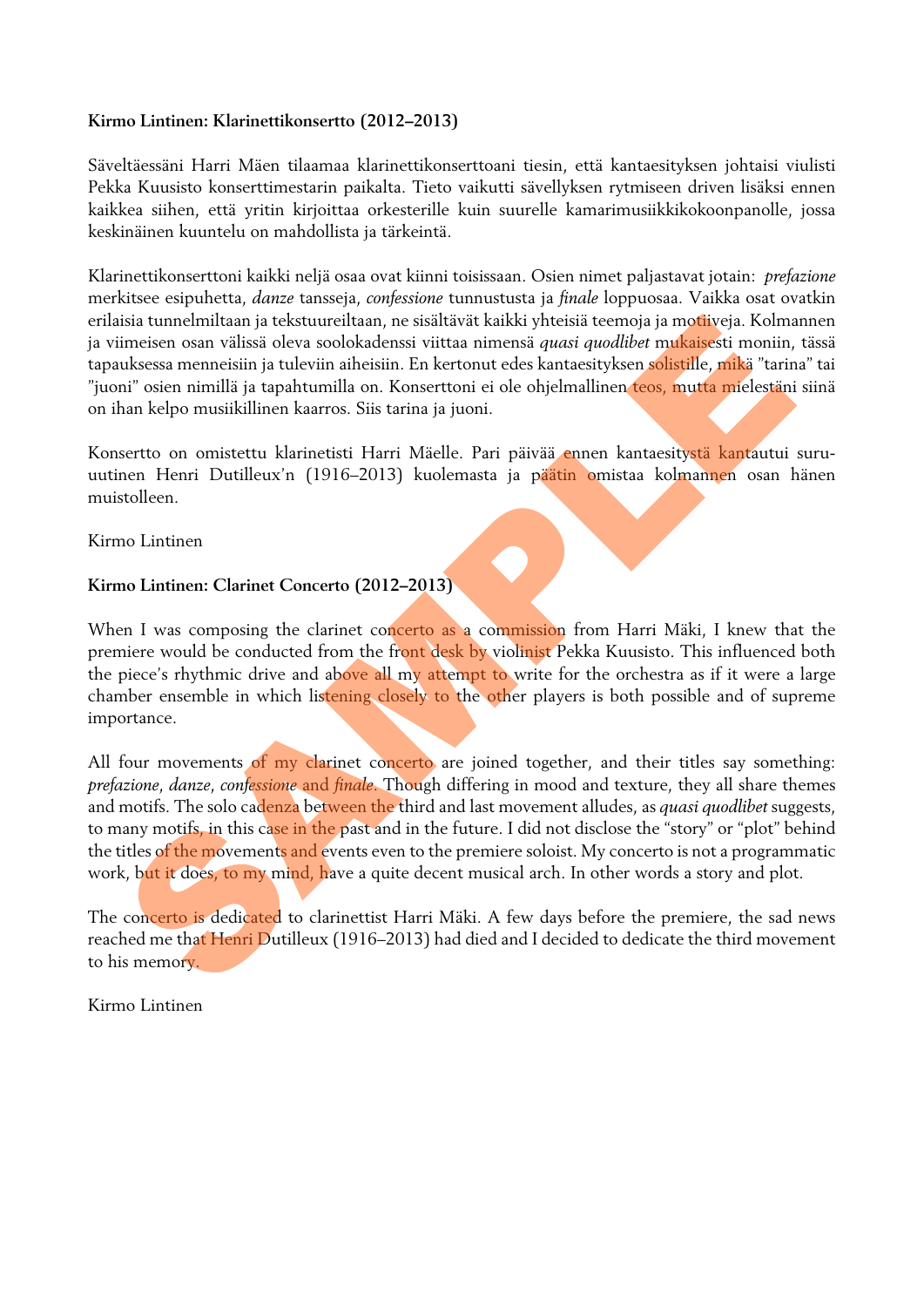Kantaesitys / *premiere* 24.5.2013 Espoo, Harri Mäki (sol.) & Tapiola Sinfonietta (Pekka Kuusisto) Kesto / *duration*: 23'

| Osat / movements                                                                 |     |
|----------------------------------------------------------------------------------|-----|
| 1. Prefazione. Moderato                                                          |     |
| 2. Danze. Capriccioso                                                            |     |
| 3. Confessione. Espressivo - Cadenza quasi quodlibet [Hommage à Henri Dutilleux] | 28  |
| 4. Finale. Impulsivo                                                             | 36. |
|                                                                                  |     |

Piano reduction: Jani Kyllönen in cooperation with the composer o reduction: Jani Kyllönen in cooperation with the composer

Orchestral material available on hire from the publisher. Instrumentation: 2(II+picc)2(II+c.ing)2(II+cl.b)21-2200-11-str

**\_\_\_\_\_\_\_\_\_\_\_\_\_\_\_\_\_\_\_\_\_\_\_\_\_\_\_\_\_\_\_\_\_\_\_\_\_\_\_\_\_\_\_\_\_\_\_\_\_\_\_\_\_\_\_\_\_\_\_\_\_\_\_\_\_\_\_\_\_\_\_\_\_\_\_\_\_\_\_\_\_\_\_\_\_**

Copyright © 2021 Fennica Gehrman Oy, Helsinki KL 78.82 ISMN 979-0-55011-705-1 (solo part and piano reduction) Music processed by Jani Kyllönen Printed in Helsinki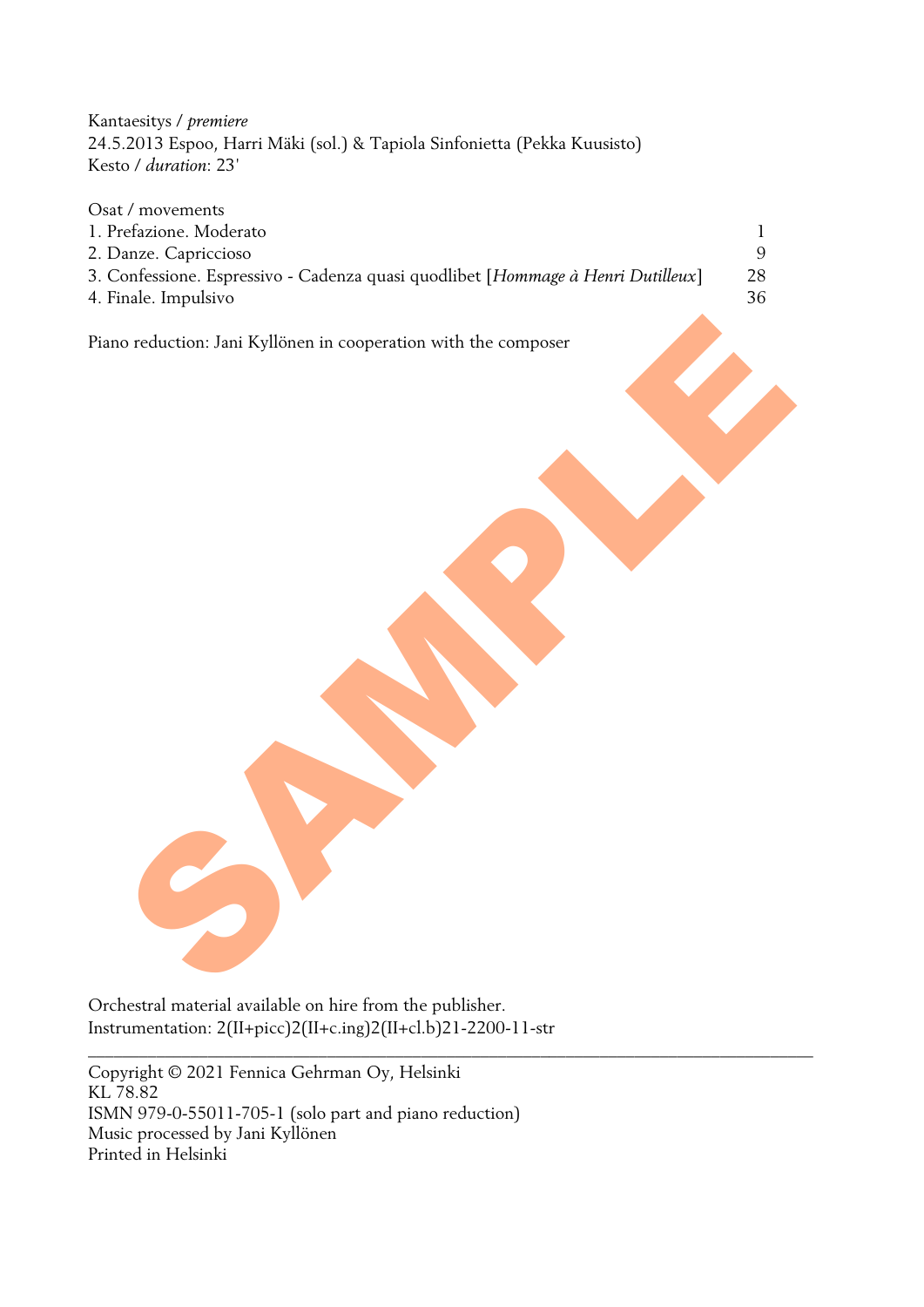*Dedicated to Harri Mäki*

**Concerto**

for clarinet and orchestra



<sup>© 2021</sup> Fennica Gehrman Oy, Helsinki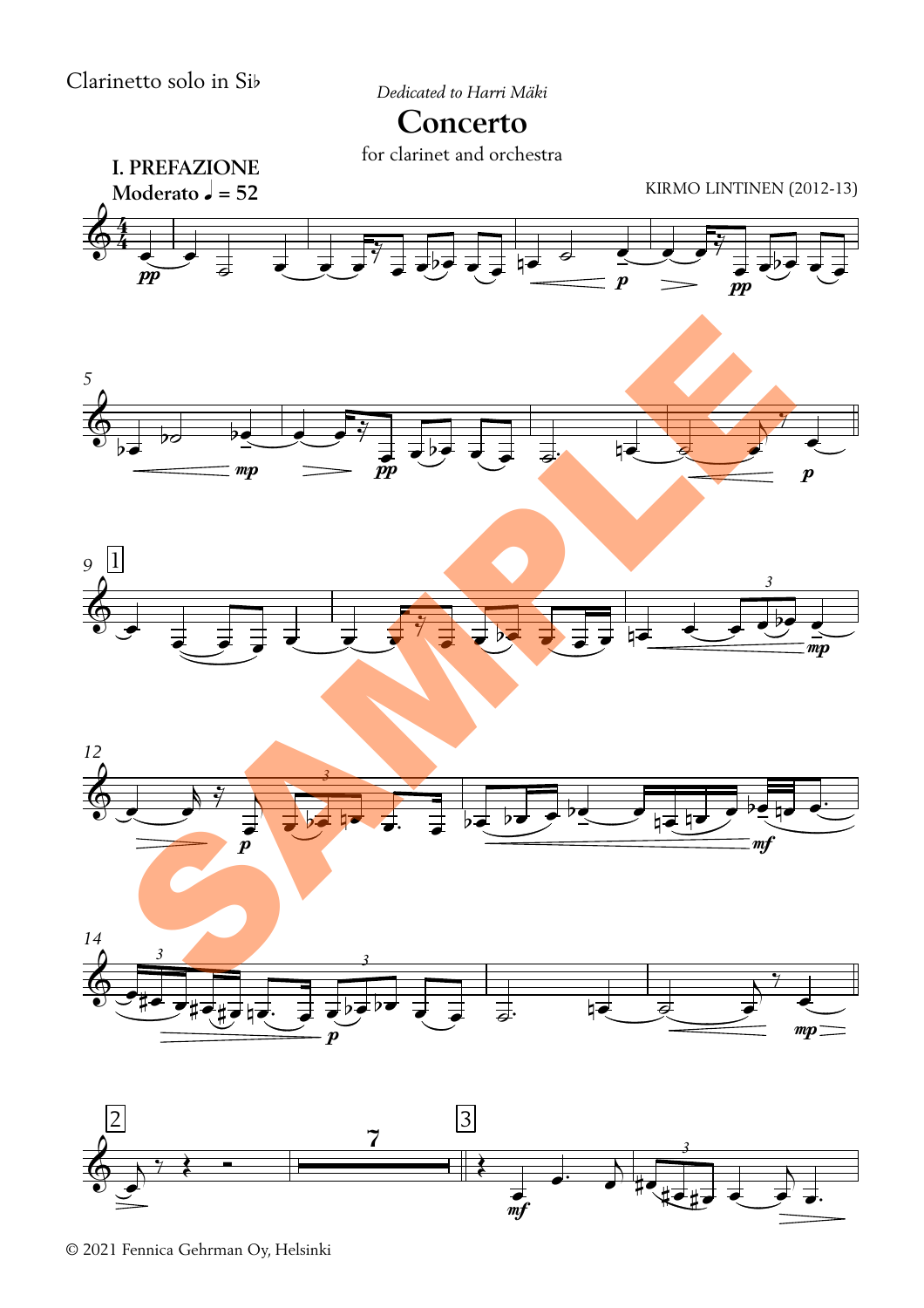*Dedicated to Harri Mäki*

**Concerto**

for clarinet and orchestra



<sup>© 2021</sup> Fennica Gehrman Oy, Helsinki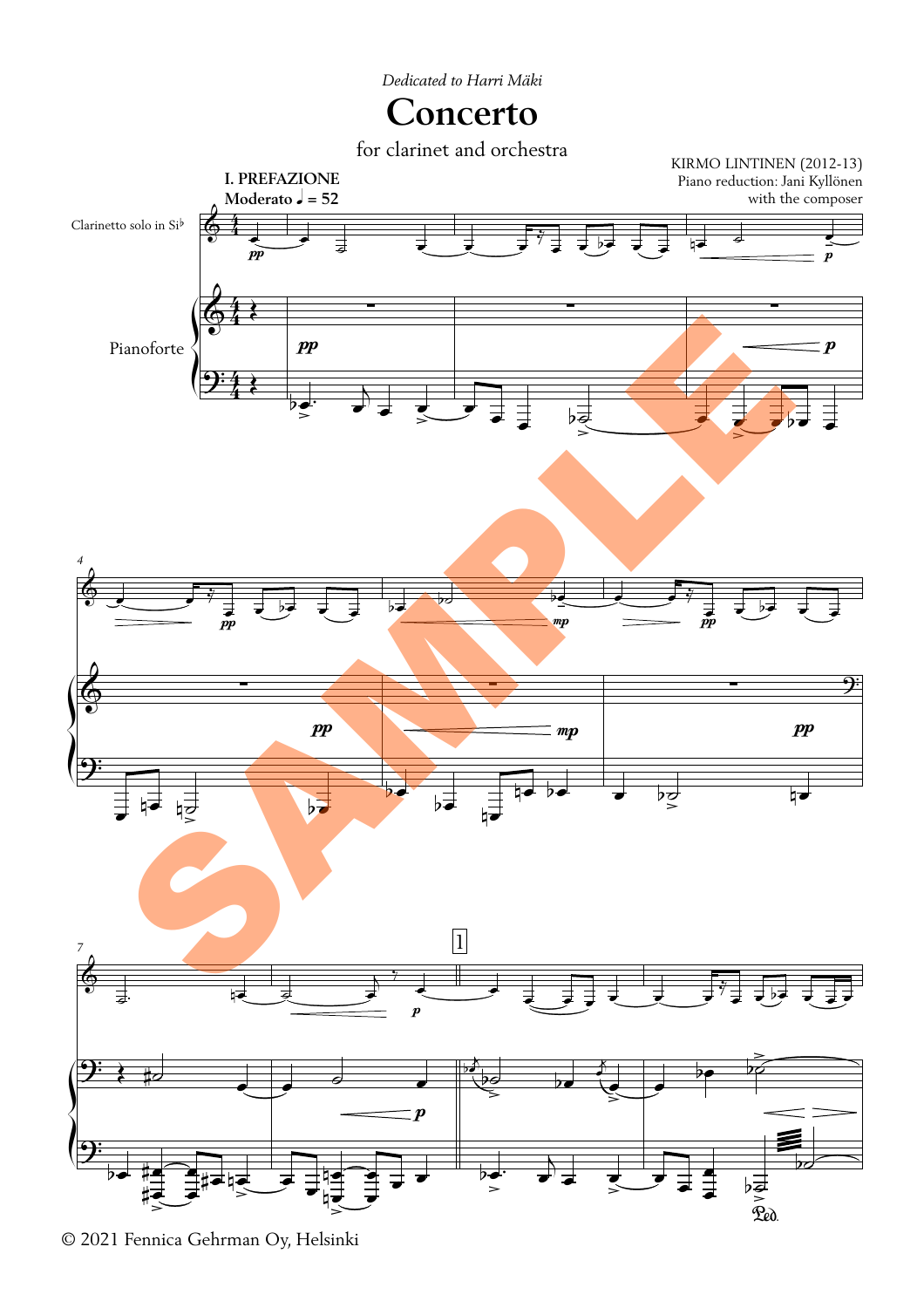





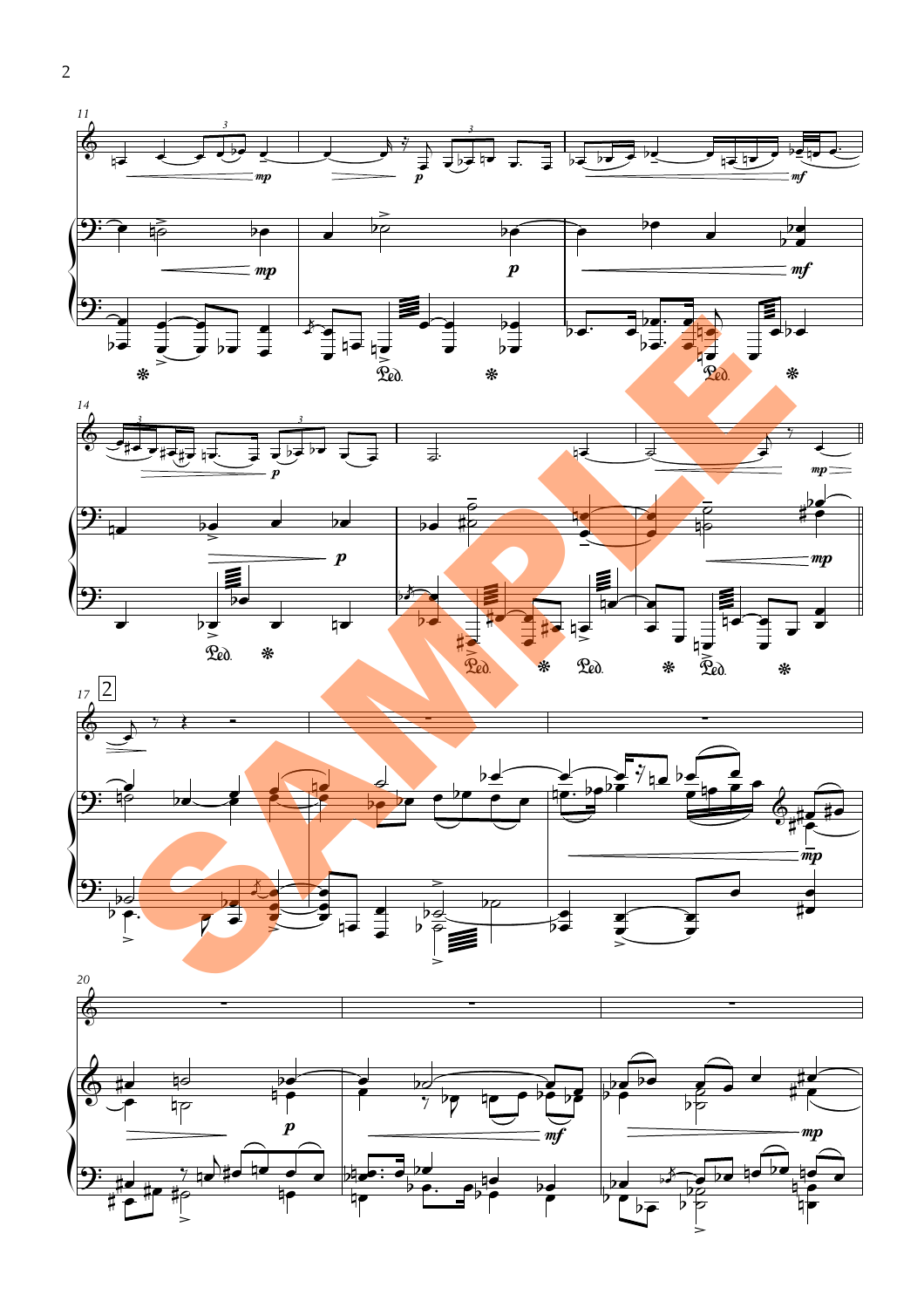